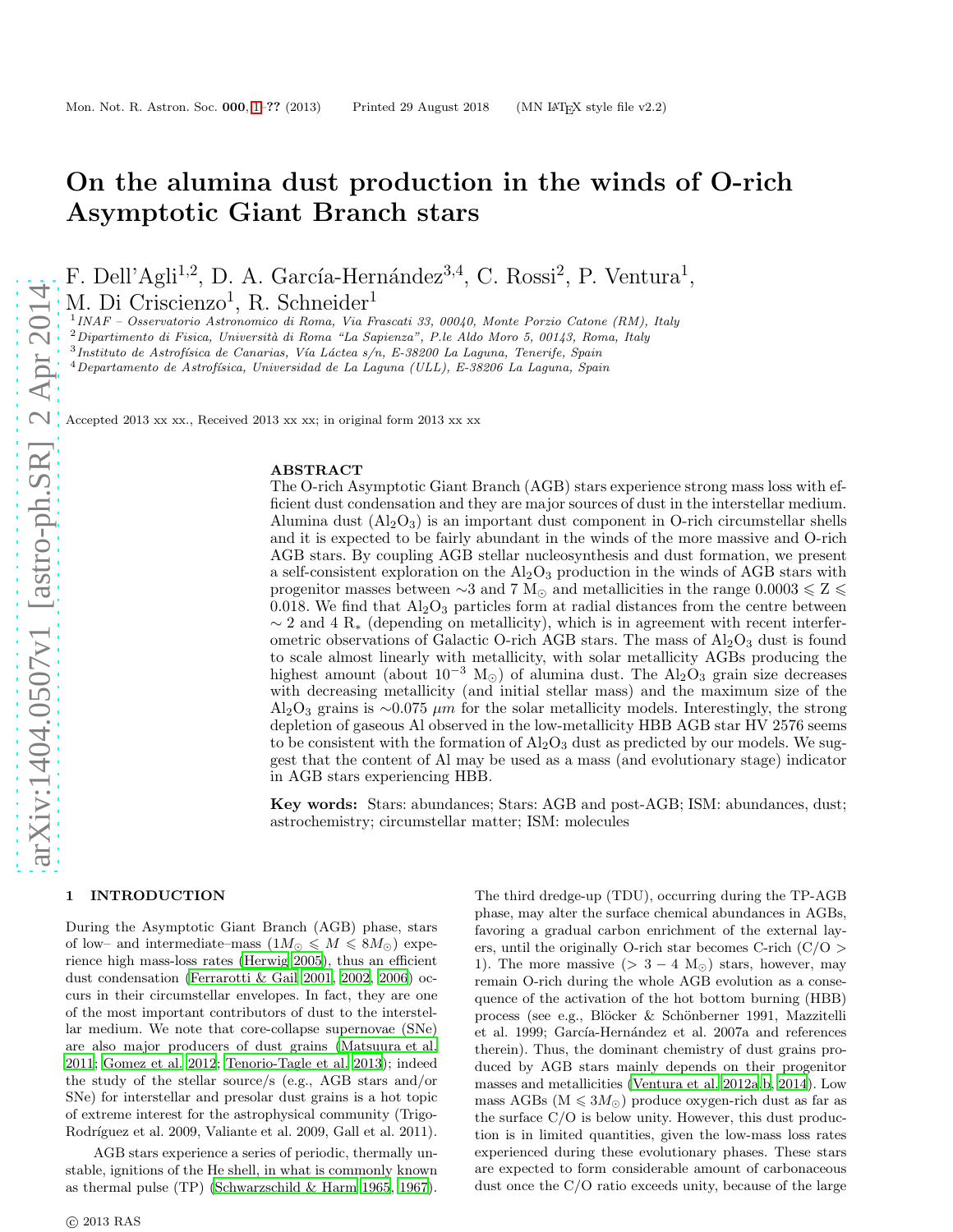# 2 Dell'Agli et al.

number of carbon molecules available and the higher massloss rate experienced towards the end of the AGB phase [\(Wachter et al. 2008\)](#page-11-12). On the other hand, more massive AGBs - where HBB prevents the formation of carbon stars - produce oxygen-based dust (such as amorphous and crystalline silicates, Sylvester et al. 1999; García-Hernández et al. 2007b).

The dust condensation sequence as well as the most important molecules in the nucleation process are different for C- and O–rich AGB stars. The formation of dust grains in the winds of C-rich AGBs seems to be rather well established with several forms of carbon (e.g., small hydrocarbon molecules such as acetylene) believed to be the building blocks of more complex organic molecules and grains (Cherchneff & Cau 1999). However, the process of dust formation and grain growth in O–rich AGB stars is less clear (e.g., Woitke 2006; Norris et al. 2012; Zhao-Geisler et al. 2012) and needs further observational and theoretical efforts.

The spectral energy distributions (SEDs) observed in O–rich AGB stars can be reproduced with alumina  $(A<sub>2</sub>O<sub>3</sub>)$ dust envelopes, amorphous silicates dust shells, or a mix of both species (e.g., Lorenz-Martins & Pompeia 2000; Maldoni et al. 2005). In addition, the 13  $\mu$ m dust emission feature generally observed in the spectra of O-rich AGBs is attributed to corundum (crystalline  $Al_2O_3$ ) dust grains [\(Posch et al. 1999](#page-11-13); [Sloan 2003;](#page-11-14) [DePew et al. 2006;](#page-11-15) [Yang](#page-11-16) [2008](#page-11-16); [Takigawa et al. 2009;](#page-11-17) [Zeidler et al. 2013](#page-12-0); [Jones et al.](#page-11-18) [2014](#page-11-18)). This shows that aluminium–based dust species represent a major dust component in O–rich circumstellar shells.  $\text{Al}_2\text{O}_3$  dust grains - because of their high stability and transparency - have been suggested as good candidates to explain the dusty regions observed extremely close to the stellar surface [\(Woitke 2006](#page-11-19); [Norris et al. 2012](#page-11-20); [Zhao-Geisler et al.](#page-12-1) [2012](#page-12-1)). Furthermore, Infrared Space Observatory (ISO) spectra of Galactic bulge AGBs were found to display alumina dust component much stronger than silicates ones, suggesting  $Al_2O_3$  grains as a likely starting point in O-rich dust condensation sequence [\(Blommaert et al. 2006](#page-11-21)). By following these earlier studies, Karovicova et al. (2013) have recently analysed the mid-IR multi-epoch interferometric observations of several O-rich AGB stars. Interestingly, their interferometric results indicate that  $Al_2O_3$  grains condense very close to the stellar surface (at about 2 stellar radii which is much closer than warm silicate  $grains<sup>1</sup>$  $grains<sup>1</sup>$  $grains<sup>1</sup>$  and that they can be seed particles for the further O-based dust condensation.

The more massive and O-rich HBB AGB stars have been suggested as major alumina dust producers [\(Sedlmayr](#page-11-22) [1989](#page-11-22); [Gail & Sedlmayr 1998](#page-11-23)). The strong HBB experienced by these stars would favour a considerable increase in the Al content at the stellar surface because of the activation of the Mg–Al nucleosynthesis at the bottom of the convective envelope. Presolar alumina grains originated from AGB stars were found in primitive chondrites (Hutcheon et al. 1994, Choi et al. 1998, Nittler et al. 2008, Takigawa et al. 2014), which is direct evidence of alumina formation around AGB stars. In addition, an 26Al excess is widely found in primitive refractory materials (such as calcium and aliminium-rich inclusions; CAIs), and this 26Al excess may be explained by pollution from a nearby massive AGB and/or super-AGB star during the Early Solar System (ESS) (see e.g., Trigo-Rodrguez et al. 2009; Lugaro et al. 2012, and references therein). Despite their broad astrophysical interest, a selfconsistent investigation (i.e., by coupling AGB stellar nucleosynthesis and dust formation) on the production of  $Al_2O_3$ in the surroundings of AGB stars is still lacking in the literature.

In the present work, we attempt to fill this gap, by investigating the formation of alumina dust in the winds of AGBs. We restrict our attention to O–rich stars, spanning the range of metallicities  $3 \times 10^{-4} \leqslant Z \leqslant 0.018$ . The paper is organized as follows: the details of stellar evolution modelling and the description of dust formation process in AGB winds are presented in Section 2; Section 3 is focused on the properties of the  $Al_2O_3$  molecule and on the Mg–Al nucleosynthesis in HBB AGBs, which determines the change in the surface content of aluminium. The formation and growth of alumina dust grains is described in Section 4 together with a discussion on the uncertainties of the results, due in particular to the poor knowledge of the sticking coefficient; Section 5 presents a comparisons of our results with the observations available in the literature. Finally, Section 6 we draw the main conclusions of the present study.

#### 2 THE MODEL

# 2.1 Stellar evolution models

We computed the stellar evolutionary sequences for different progenitor masses  $(3M_{\odot} \leqslant M \leqslant 7M_{\odot})$  and metallicities  $(3 \times 10^{-4} \leqslant Z \leqslant 0.018$ , see below) by using the code ATON. We refer the reader to [Ventura et al. \(1998](#page-11-24)) and [Ventura & D'Antona \(2009](#page-11-25)) for a complete description of the numerical structure of the code and of the most recent updates, respectively. We report here only the physical inputs relevant for the present investigation.

The temperature gradient in regions unstable to convection was determined by the Full Spectrum of Turbulence (FST) model presented by [Canuto & Mazzitelli \(1991\)](#page-11-26). This choice is crucial for the results obtained, because of the great impact of the convection model used on the description of the AGB evolution [\(Ventura & D'Antona 2005](#page-11-27); García-Hernández et al. 2013), and, consequently, on the type of dust formed around massive AGBs [\(Ventura et al.](#page-11-9) [2012a](#page-11-9)[,b,](#page-11-10) [2014\)](#page-11-11).

Mass loss was modeled according to the treatment discussed in Blöcker (1995). This choice is extremely relevant in order to determine the amount of dust formed, because, as we will discuss in the following Section, the mass-loss rate determines the density of the gas in the wind and thus the number of gas molecules potentially able to condense into dust.

The chemical mixtures used to define the initial composition of the models were chosen following [Grevesse & Sauval \(1998](#page-11-30)). For the  $Z = 3 \times 10^{-4}$  case we used an  $\alpha$ –enhancement  $\alpha$ /Fe] = +0.4, for the metallicities  $Z= 4 \times 10^{-3}$  and  $Z= 8 \times 10^{-3}$  we adopted  $\alpha$ /Fe] = +0.2, whereas for  $Z=0.018$  we used a solar-scaled mixture.

<span id="page-1-0"></span> $<sup>1</sup>$  Note that this is supported by theoretical thermodynamic cal-</sup> culations that show that  $Al_2O_3$  condenses at higher temperatures (∼1400 K) than several types of silicates (∼1100 K) (e.g., Tielens et al. 1998)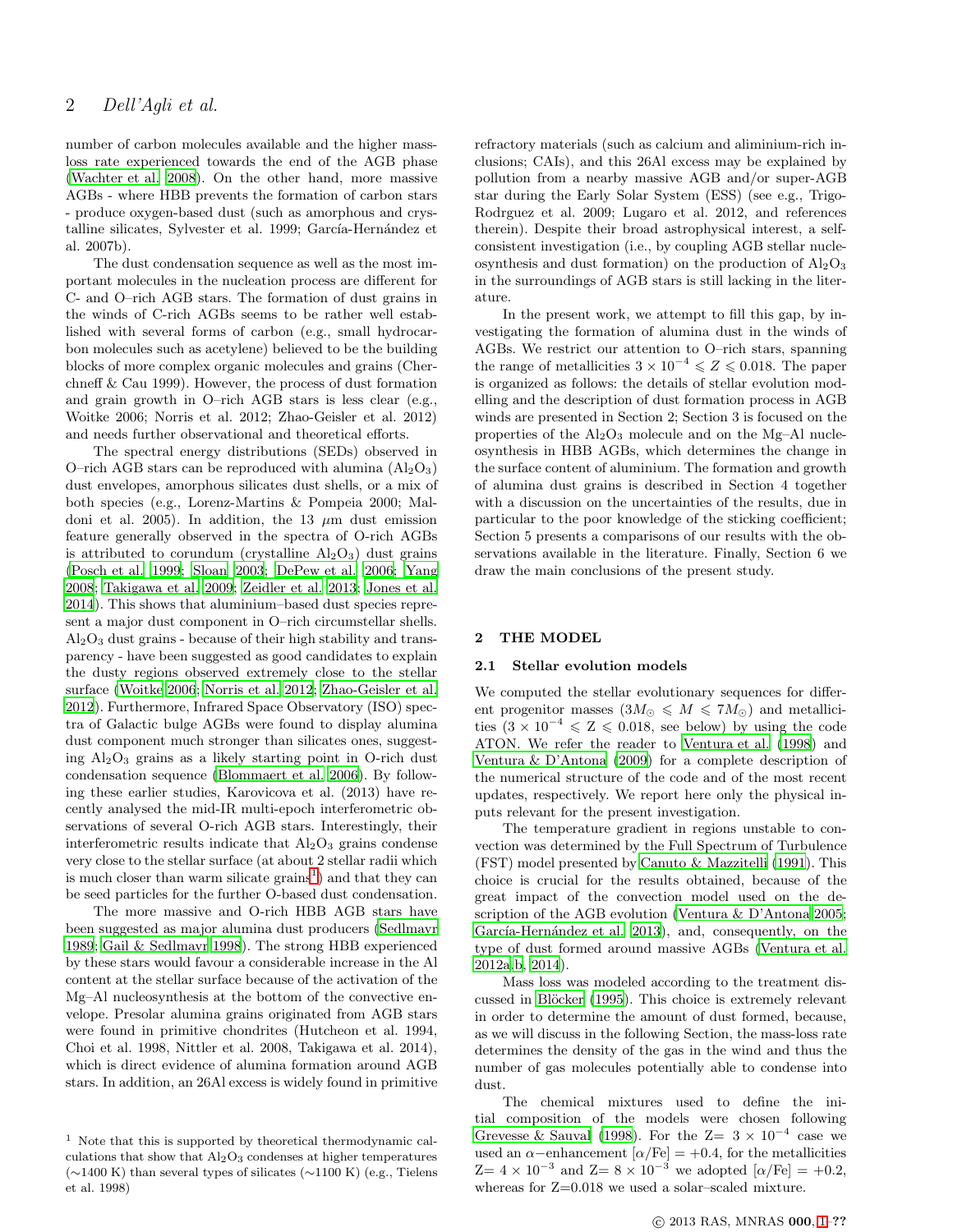#### 2.2 Wind structure and dust formation

We model the structure of the wind by following the schematisation described in the series of papers by [Ferrarotti & Gail \(2001](#page-11-1), [2002](#page-11-2), [2006\)](#page-11-3). We summarize here the main aspects of this model.

Based on the results from stellar evolution modelling, (i.e., the temporal evolution of mass,  $M$ , luminosity,  $L$ , effective temperature,  $T_{eff}$ , and mass-loss rate of the star,  $\dot{M}$ ), and assuming an isotropically expanding wind, we integrate a set of equations to determine the radial distribution of velocity  $(v)$ , temperature  $(T)$ , density  $(\rho)$ , and opacity  $(k)$  of gas molecules.

From the equation of momentum conservation we determine the radial velocity gradient of the wind (in the following, we indicate with  $r$  the distance from the centre of the star):

$$
v\frac{dv}{dr} = -\frac{GM}{r^2}(1-\Gamma). \tag{1}
$$

Γ is the ratio between the radiation pressure on the dust grains and the gravitational pull:

$$
\Gamma = \frac{kL}{4\pi cGM} \tag{2}
$$

and  $k$  is the flux-averaged extinction coefficient

<span id="page-2-0"></span>
$$
k = k_{\text{gas}} + \sum_{i} f_i k_i.
$$
 (3)

Eq. [3](#page-2-0) contains the gas contribution  $k_{gas} = 10^{-8} \rho^{2/3} T^3$  (Bell & Lin 1994), and the sum of the absorption and scattering coefficients extended to all the dust species considered.

The  $f_i$ 's in Eq. [3](#page-2-0) are the degrees of condensation of the key elements for each dust species, whereas the  $k_i$ 's are the corresponding extinction coefficients.

When k increases, owing to dust formation, and  $\Gamma$  becomes greater than unity, the wind is accelerated by the radiation pressure. In the equation describing the radial variation of velocity we neglect pressure forces, because they are negligible compared to gravity. This assumption holds in the present treatment, because we do not consider any shock structure of the outflow.

Starting from mass conservation, we can write the density of the wind as:

$$
\dot{M} = 4\pi r^2 \rho v,\tag{4}
$$

The temperature stratification is determined assuming the grey atmosphere approximation:

<span id="page-2-1"></span>
$$
T^{4} = \frac{1}{2} T_{\text{eff}}^{4} \left[ 1 - \sqrt{1 - \frac{R_{*}^{2}}{r^{2}} + \frac{3}{2} \tau} \right],
$$
 (5)

where  $R_*$  is the stellar radius. The optical depth,  $\tau$ , is found via the differential equation:

<span id="page-2-2"></span>
$$
\frac{d\tau}{dr} = -\rho k \frac{R_*^2}{r^2}.\tag{6}
$$

In order to close the system of equations we need to find

the  $f_i$ 's, which, in turn, depend on the type and the amount of dust formed. In the present investigation, focused on the winds of O-rich AGB stars, we account for the formation of alumina dust, solid iron and Mg-silicates (forsterite, enstatite and quartz). For alumina dust and Mg-silicates we consider the amorphous state since the physical conditions present in stellar outflows are more favourable to condensation as amorphous material than crystallized form. Clearly, we cannot rule out that part of the dust is present in crystalline state (e.g. corundum or crystalline  $Al_2O_3$ ), which would imply the appearance of strong and specific solidstate features in the mid-infrared spectra of O-rich AGB stars; e.g. the spectral features of corundum at 13  $\mu$ m and of crystalline silicates at  $\sim 10 \ \mu m$  as well as at 20  $\mu m$ .

We describe the dust growth process by vapour deposition on the surface of some pre-formed seed nuclei, assumed to be nanometer sized spheres. Each dust species has a key element, which is the least abundant among the elements necessary to form the corresponding dust aggregate. The growth of the size of dust grains  $(a)$  of a given species i is determined via a competition between a production term  $(J_i^{gr})$ , associated to the deposition of new i molecules on already formed grains, and a destruction factor  $(J_i^{dec})$ , proportional to the vapor pressure of the key species  $i$  on the solid state:

$$
\frac{da_i}{dt} = V_{0,i} \left( J_i^{gr} - J_i^{dec} \right),\tag{7}
$$

where  $V_{0,i}$  is the volume of the nominal molecule in the solid. Both  $J_i^{gr}$  and  $J_i^{dec}$  are directly dependent on the value of the sticking coefficient,  $\alpha_i$ , which varies according to the species considered. From the dust grains size  $(a_i)$  we calculate the degree of condensation of the key element into solid state  $(f_i)$  via the expression:

<span id="page-2-3"></span>
$$
f_i = \frac{4\pi (a_i^3 - a_{0,i}^3)}{3V_{0,i}} \frac{\epsilon_d}{\epsilon_k}
$$
 (8)

where the initial dust grains size  $(a_{0,i})$  is assumed to be equal to a midrange value of 0.01  $\mu$ m,  $\epsilon_k$  is the number density of the key elements in the wind, normalized to the hydrogen density, and the normalized density of the seed nuclei  $\epsilon_d$  is assumed to be  $10^{-13}$  [\(Knapp 1985\)](#page-11-31).

Finally, to determine the mass  $M_i$  of the dust species i produced during the entire AGB phase, we use the equation:

<span id="page-2-4"></span>
$$
\frac{dM_i}{dt} = \dot{M}X_k \frac{A_i}{A_k} f_i.
$$
\n(9)

where  $X_k$  and  $A_k$  are the surface mass fraction and molecular weight of the key-element, and  $A_i$  is the molecular weight of the dust species considered.

#### 3 ALUMINA DUST IN THE WINDS OF AGBS

The thermodynamical conditions of O-rich AGB winds are favorable to form various types of oxygen-based dust, including alumina dust. This is because these stars evolve at large luminosities, they lose mass at very high rates and their envelopes are extremely cool; thus, the dust formation region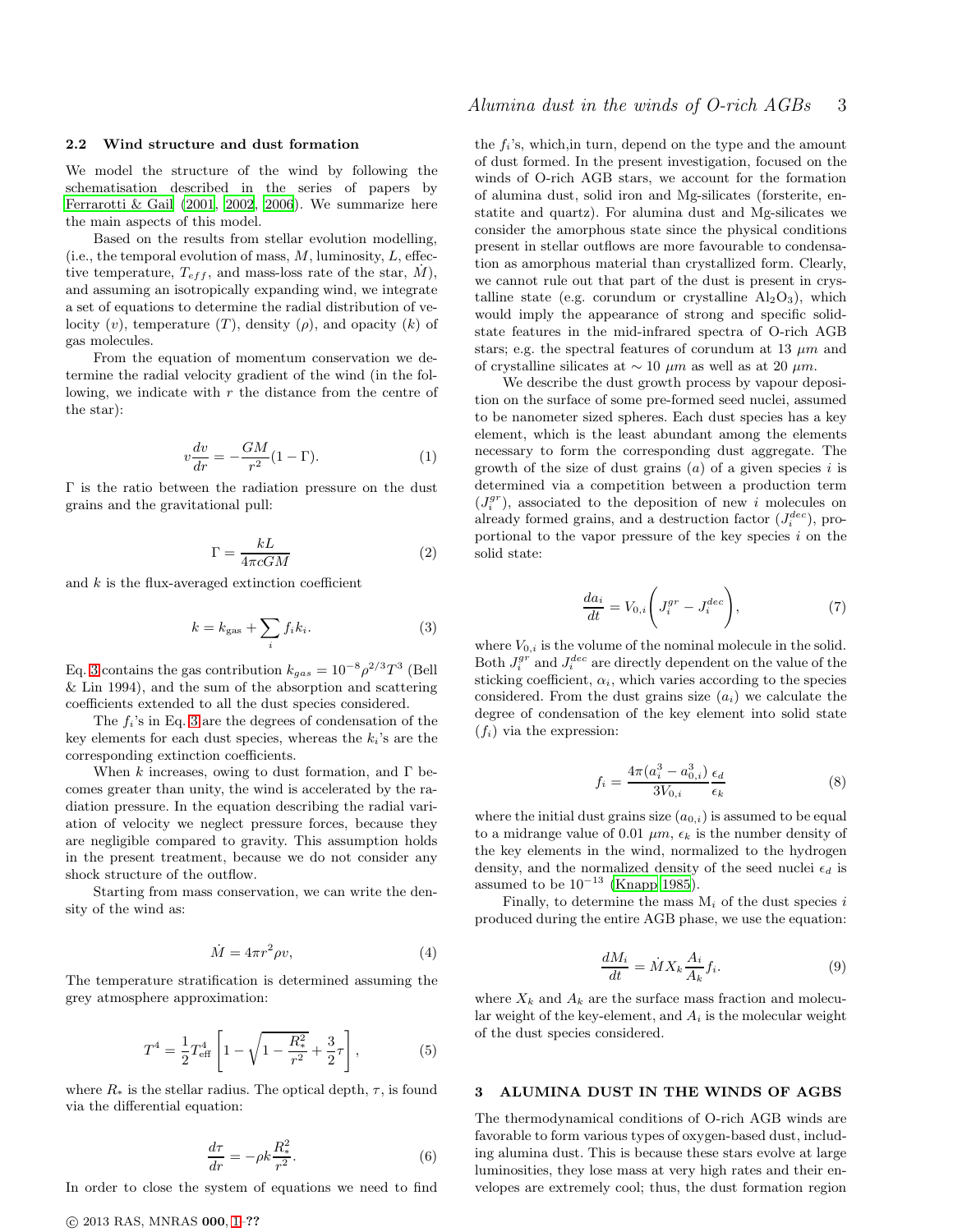# 4 Dell'Agli et al.

is close to the stellar surface, where the densities are sufficiently large to allow condensation into dust of considerable amounts of gas molecules.

In this section, we discuss the main properties of  $\text{Al}_2\text{O}_3$ to understand its condensation process and the impact on the overall dust production in the winds of O-rich AGB stars.

#### 3.1  $\mathrm{Al}_2\mathrm{O}_3$  properties

The reaction leading to the formation of  $\text{Al}_2\text{O}_3$  is

$$
Al_2O + 2H_2O \rightleftharpoons Al_2O_3(s) + 2H_2 \tag{10}
$$

where  $Al_2O$  and  $H_2O$  are the most abundant Al- and O-based molecules not bound in solid state<sup>[2](#page-3-0)</sup>. Clearly, aluminium is the key-element for the production of this dust specie.

To analyze the formation of alumina dust relatively to Mg-silicates, we show in Fig. [1](#page-3-1) the stability lines of  $Al_2O_3$ , forsterite  $(Mg_2SiO_4)$ , quartz  $(SiO_2)$  and iron, in the P-T plane. We clearly see that alumina, owing to an extremely high energy of formation [\(Sharp & Huebner 1990](#page-11-32)), is by far the most stable compound, allowing the formation of  $Al_2O_3$ grains at temperature as high as  $\sim 1500$  K. In the same Figure, we also show the structure of the winds surrounding models of a 6  $M_{\odot}$  initial mass at different metallicities. The plot refers to the phase of highest luminosity, with the maximum strength of the dust formation process, after  $\sim 1$  $M_{\odot}$  was lost by the star.

The refraction index used for the computation of the extinction coefficients for alumina dust are taken from [Koike et al. \(1995](#page-11-33)), who present optical constants for crystalline  $Al_2O_3$ . A comparison with the more recent results from [Begemann \(1997\)](#page-11-34), who consider the amorphous case, indicates no meaningful differences in the  $Al<sub>2</sub>O<sub>3</sub>$  production. This adds more robustness to our results.

However, concerning the amorphous or crystalline nature of the  $Al_2O_3$  formed, any prediction is made difficult by the fact that the threshold temperature above which the crystalline component is dominant ( $\sim 1440K$ [Levin & Brandon 1998](#page-11-35)) is within the range of temperatures at which the condensation process takes place (1200– 1500K). The high abundance of amorphous alumina in the circumstellar envelopes of many O–rich AGB stars confirms the presence of the amorphous component, but the details of the relative distribution of the two phases of  $Al_2O_3$  is beyond the scopes and the possibilities of the present analysis. From our analysis, however, we cannot draw any conclusion on the amorphous or crystalline nature of the  $Al_2O_3$  formed.

The rate at which  $Al_2O_3$  grains grow in the expanding winds of AGBs is unfortunately made uncertain by the



<span id="page-3-1"></span>Figure 1. Thermodynamic stratification in the P-T plane of the winds of 6  $M_{\odot}$  models in the phase of maximum luminosity when  $\sim$ 1M<sub>⊙</sub> was lost from the envelope. The different lines correspond to the metallicities  $Z = 0.001$  (red dashed-dotted line),  $Z = 0.004$ (black solid line),  $Z = 0.008$  (green dotted line), and  $Z = 0.018$ (blue dashed line). The surface mass fraction of (O, Mg, Al, Si) for the models shown are:  $(6.95 \times 10^{-3}, 7.2 \times 10^{-4}, 6.5 \times 10^{-5},$ 7.9 × 10<sup>-4</sup>) for Z=0.018,  $(2.97\times10^{-3}, 4.2\times10^{-4}, 2.7\times10^{-5}, 4.0)$  $\times 10^{-4}$ ) for Z=0.008, (1.29  $\times 10^{-3}$ , 2.1  $\times 10^{-4}$ , 1.9  $\times 10^{-5}$ , 2.0  $\times 10^{-4}$ ) for Z=0.004 and  $(1.64 \times 10^{-4}, 4.8 \times 10^{-5}, 1.3 \times 10^{-5},$  $5.6 \times 10^{-5}$ ) for Z=0.001. We also show the stability curves in the pressure-temperature (P-T) plane for  $\text{Al}_2\text{O}_3$  (orange),  $\text{Mg}_2\text{SiO}_4$ (purple),  $SiO<sub>2</sub>$  (cyan) and iron (dark green).

poorly known sticking coefficient. To date, the only robust measurement, limited to the crystalline form, indicates a value for the  $\alpha_{al}$  smaller than 0.1 [\(Takigawa et al. 2012\)](#page-11-36). In analogy with the amorphous Mg-silicates, we thus assume as reference value  $\alpha_{al}=0.1$ . However, we investigate the sensitivity of our results to  $\alpha_{al}$  in Section 4.2, where we explore different values of the sticking coefficient.

# 3.2 Hot bottom burning in massive AGBs and the activation of the Mg-Al chain

As we have mentioned above, stars of initial mass above  $\sim 3M_{\odot}$  (this limit depends also on the convection model adopted, see Renzini & Voli 1981, Ventura & D'Antona 2005, García-Hernández et al. 2013) experience hot bottom burning. The bottom of the convective envelope becomes sufficiently hot to activate an advanced proton–capture nucleosynthesis, with the consequent modification of the surface chemistry. The temperature at the bottom of the convective envelope  $T_{\text{bce}}$  is the key quantity in determining the extent of the nucleosynthesis experienced.

Tbce generally increases with core mass, and is higher for lower stellar metallicities model [\(Ventura et al. 2013](#page-11-37)). When  $T_{\text{bce}}$  reaches  $\sim$  30 MK, lithium production via the

<span id="page-3-0"></span><sup>2</sup> Indeed use of eq. 10 assumes that all the gaseous Al available is locked into Al2O molecules. Actually AlOH is also expected to be present in not negligible quantities in AGB winds [\(Sharp & Huebner 1990\)](#page-11-32), which would require the treatment of the alternative channel for the formation of  $Al_2O_3$ , i.e.  $2AlOH +$  $H_2O \rightleftharpoons Al_2O_3(s) + 2H_2$ . The results we obtain, neglecting the Al locked into AlOH, might partly overestimate the amount of  $Al_2O_3$  formed.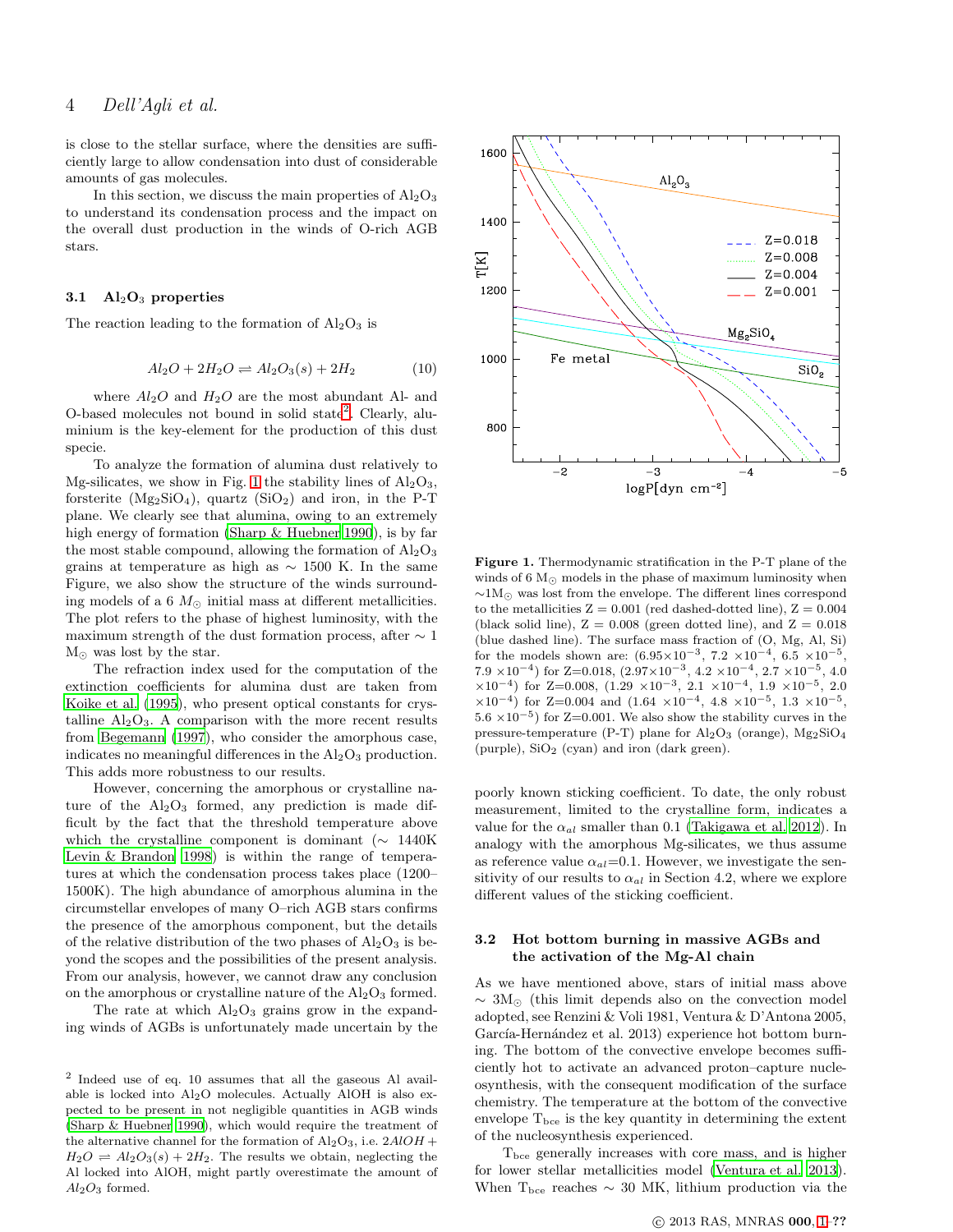

<span id="page-4-0"></span>Figure 2. The surface mass fraction abundance of Al (left panel) and the number density ratio of Al and O (right panel) as a function of the current mass of the star. The predictions for models of 4, 5, 6, and 7  $M_{\odot}$  at  $Z = 0.001$  (red dashed-dotted line), 0.004 (black solid line) and 0.018 (blue dashed line) are displayed. Note that stellar mass decreases during the evolution in the AGB and takes place from left to right.

Cameron–Fowler mechanism and carbon destruction via pcapture are achieved. At temperatures of the order of ∼ 70− 80 MK, oxygen undergoes proton fusion and is destroyed. When  $T_{\text{bce}}$  exceeds  $\sim 80$  MK, the innermost regions of the envelope become site of a series of proton capture reactions involving the isotopes of magnesium, that eventually lead to the production of aluminium [\(Ventura, Carini & D'Antona](#page-11-38) [2011](#page-11-38)). Because the initial magnesium is much larger than aluminium, even a small depletion of the surface magnesium is sufficient to induce a considerable increase in the surface Al–content.

Ignition of the Mg-Al nucleosynthesis is crucial for the discussion concerning the production of  $Al_2O_3$ , because in the vast majority of cases aluminium drives the formation process for this species.

The left panel of Figure [2](#page-4-0) shows the variation of the surface Al-content of models of different mass, for three of the four metallicities investigated in this work (for clarity reasons, in the figure we omit  $Z=0.008$ ). The choice of the logarithmic scale allows to appreciate the extent of the Alincrease.

In agreement with the previous discussion, we note the following:

(i) The percentage increase in the surface aluminium is higher in models of lower metallicity. While in the  $Z=10^{-3}$ case the surface Al is increased by a factor  $\sim 10 - 20$ , in the  $Z=8\times10^{-3}$  the increase is limited to a factor  $\sim 2$ . No change is found in the solar case.

(ii) Models of higher mass generally produce more aluminium, because they experience a stronger HBB. However, the most massive models of metallicity  $Z= 10^{-3}$ and  $Z= 4 \times 10^{-3}$  eject gas less enriched in aluminium

c 2013 RAS, MNRAS 000, [1–](#page-0-0)??

than their smaller mass counterparts; this is due to the strong mass loss experienced, so that the envelope is completely lost before a great production of aluminium occurs [\(Ventura, Carini & D'Antona 2011](#page-11-38)).

Figure [2](#page-4-0) (right panel) shows the variation of Al/O in the same models shown in the left panel. Al/O increases with time due to the simultaneous production of aluminium and destruction of oxygen, but remains below unity in all cases, with the only exception of the latest evolutionary phases of the more massive models at  $Z=10^{-3}$ : only in these latter models the destruction of the surface oxygen eventually leads to the condition  $A1/O > 1$ , which makes oxygen the key element in the production of  $Al_2O_3$ . Therefore, we may safely assume in the following analysis that aluminium is the key–element for the formation of alumina dust.

# 4 ALUMINA DUST PRODUCTION

Here, we discuss dust formation in AGB models of metallicities  $3 \times 10^{-4} \leqslant Z \leqslant 0.018$ . Because Al<sub>2</sub>O<sub>3</sub> forms only in O–rich environments, we restrict the present analysis to stars of mass above  $3M_{\odot}$ . Models with  $Z = 4 \times 10^{-3}$  and  $Z = 0.018$  have been calculated specificaly for this paper. Models with  $Z = 3 \times 10^{-4}$ ,  $10^{-3}$ ,  $8 \times 10^{-3}$  were published in previous investigations by our group [\(Ventura et al. 2012a](#page-11-9)[,b;](#page-11-10) [Di Criscienzo et al. 2013](#page-11-39); [Ventura et al. 2014](#page-11-11)). However, the dust formation modelling was repeated here, because  $Al_2O_3$ formation was ignored in our previous works. In addition, we may disregard the  $Z=3\times10^{-4}$  models from our investigation - dust production in O-rich AGB stars of this metallicity is too low to drive the wind, owing to the extremely low abun-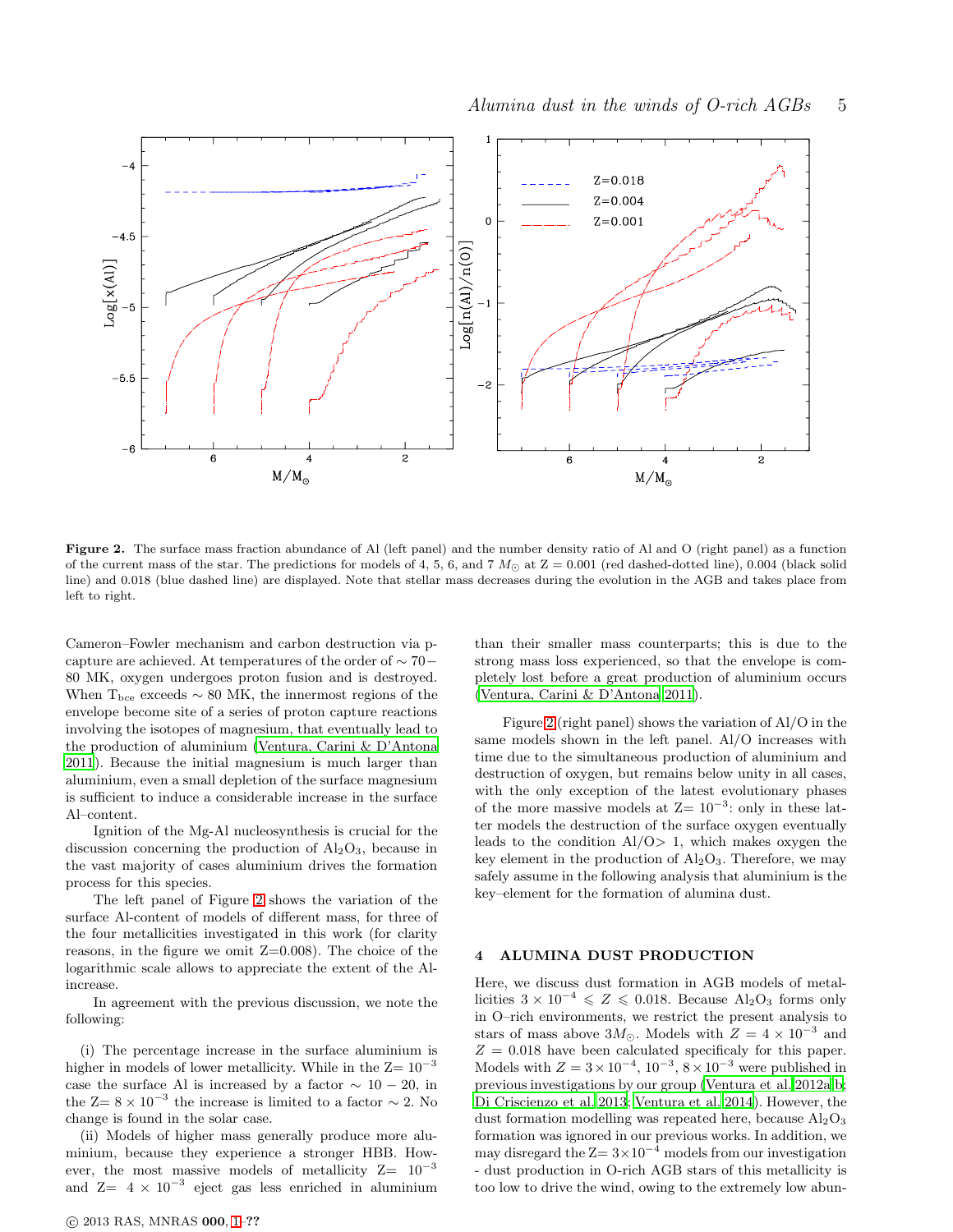

<span id="page-5-0"></span>Figure 3. Size of the  $Al_2O_3$  and forsterite dust grains as a function of the distance from the centre of the star, for the same models of Fig. [1.](#page-3-1) Note that we have assumed the sticking coefficient  $\alpha_{al} = 0.1$  in the simulations.

dances of silicon and aluminium (see [Di Criscienzo et al.](#page-11-39)  $(2013)$  $(2013)$ .

#### 4.1 The growth of  $Al_2O_3$  grains

Figure [3](#page-5-0) shows the size of  $\text{Al}_2\text{O}_3$  and Mg-silicates (here represented by forsterite dust) grains at different distances from the centre of the star, for the same models of Fig. [1.](#page-3-1) Iron grains form in minor quantities, in even more external regions, compared to Mg-silicates. They are omitted, for clarity reasons, in the present and the following figures. These profiles refer to an interpulse phase during the AGB evolution, when the dust production is at the highest rate; this occurs in all the cases shown in Figure [3](#page-5-0) after  $\sim 1 M_{\odot}$  was lost from the star.

The exact location of the condensation zone is mainly determined by the effective temperature  $(T_{eff})$  of the star (see eq. [5\)](#page-2-1). Therefore, the trend with metallicity is straightforward: in solar metallicity models, owing to their lower  $T_{eff}$ , the growth of Al<sub>2</sub>O<sub>3</sub> particles begins at ~ 2R<sub>∗</sub> from the center of the star (blue dashed track in Fig[.3\)](#page-5-0), while at  $Z = 0.001$  the Al<sub>2</sub>O<sub>3</sub> condensation zone is in more external circumstellar regions, at ∼ 4R<sup>∗</sup> (red dotted-dashed line). On the other hand, a change in the initial mass of the star does not strongly affects these results because models with the same Z and different masses evolve at approximately the same  $T_{eff}$ .

The condensation of  $Al_2O_3$  does not inhibit (or severely influence) the formation of Mg-silicates, owing to its large transparency: the acceleration of the wind via radiation pressure starts further the formation of the alumina dust, where Mg-silicates begins to grow. Although, the formation of alumina dust determines a slight increase in the opacity, in turn, leads to a steeper gradient of the optical depth  $(\tau, \text{see})$ eq. [6\)](#page-2-2). Because of the boundary condition that  $\tau$  vanishes at infinity, this can be accomplished only via an increase of  $\tau$  in the regions internal to the Al<sub>2</sub>O<sub>3</sub> formation layer. The higher  $\tau$  favoures an increase of the temperatures (see eq. [5\)](#page-2-1). Therefore, in the present models, forsterite dust grains begin to grow in more external regions, at a distance of  $\sim 10R_*$ from the star's centre, where the densities are smaller and the amount of forsterite dust produced is thus consequently slightely reduced. This is accompanied by a larger production of enstatite and quartz dust. The total effect on the amount of dust product it will be discuss in Section 4.3.

The left and middle panels of Figure [4](#page-6-0) show the variation during the AGB phase of the size of forsterite and  $Al<sub>2</sub>O<sub>3</sub>$  grains, respectively. The different lines correspond to models of initial masses 4 and 6  $M_{\odot}$  of several metallicities (other masses were omitted for clarity reasons).

The two panels of Fig. [5](#page-6-1) show, for the same models, the variation of  $f_{al}$  (see Eq. [8\)](#page-2-3), the fraction of aluminium condensed into dust.

The results obtained can be synthesized as follows:

(i) The size reached by forsterite and  $Al_2O_3$  grains increases with metallicity, owing to the larger silicon and aluminium mass fractions in the surface layers of higher–Z models.

(ii) For a given Z, the dust grain size increases with the progenitor mass. This is because more massive stars experience a stronger HBB, and thus they evolve at higher luminosities and experience higher mass-loss rates.

(iii) The grain size evolution of forsterite and  $\text{Al}_2\text{O}_3$  dust during the AGB phase is rather different. The maximum size of forsterite particles is reached when less than half of the envelope mass is lost. The dimension of the forsterite grains depends on metallicity, ranging from  $\sim 0.07 \mu m$  for  $Z = 10^{-3}$ , to 0.13 $\mu$ m for solar chemistry. Conversely, the size of Al2O<sup>3</sup> grains increases during almost the whole AGB evolution. The decrease in the forsterite grain size is due to the drop in the total luminosity (and hence of the mass-loss rate) when the envelope mass is consumed. In the case of alumina dust, this effect is counterbalanced by the gradual increase in the surface Al content, favored by the activation of the Mg-Al nucleosynthesis. This is particularly important in massive, metal-poor AGB models (see left panel of Figure [2\)](#page-4-0).

(iv) Solar metallicity models behave somewhat differently from their lower Z counterparts: the  $Al_2O_3$  grain size attains the maximum values of  $a_{al} \sim 0.075 \mu m$  since the early AGB phases. For models of subsolar chemistry,  $a_{al}$  gradually increases as the star evolves, until a maximum value of  $0.05 - 0.06 \mu m$  (slightly dependent on Z) is reached in the more massive AGBs (see central panel of Fig[.4\)](#page-6-0). The alumina dust grains of the largest size are thus expected to form in the circumstellar shells of massive AGBs of solar metallicity, with  $a_{al} \sim 0.07 - 0.08 \mu \text{m}$ .

(v) A high percentage of gaseous aluminium condenses into Al2O<sup>3</sup> (almost ∼ 90% in the higher mass AGB models, see left panel of Figure [5\)](#page-6-1). We note that the evolution of  $f_{al}$ does not closely follow that of  $a_{al}$  (the Al<sub>2</sub>O<sub>3</sub> dust grain size)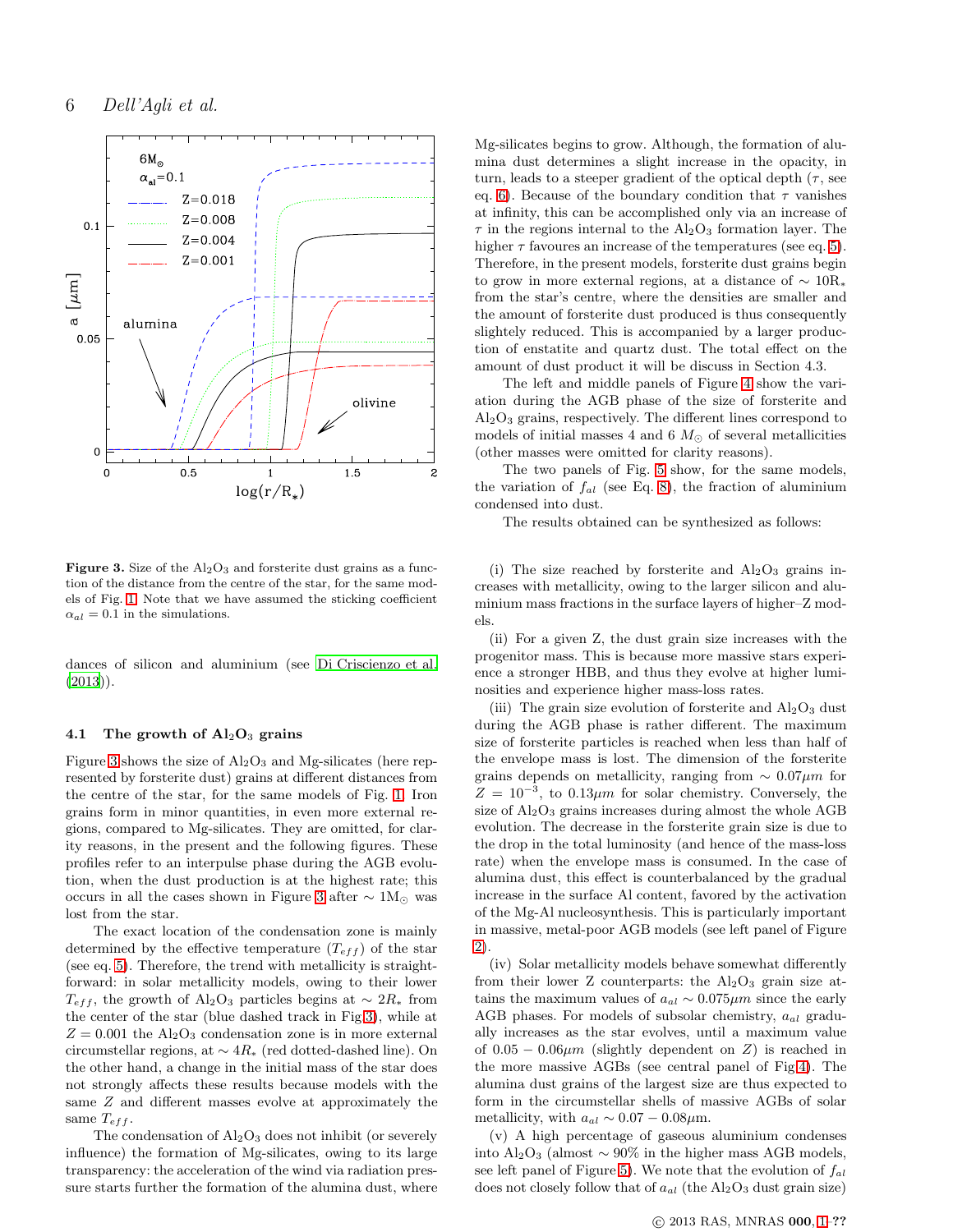

<span id="page-6-0"></span>**Figure 4.** Evolution as a function of the total mass of the star of the forsterite (left panel) and  $A_1_2O_3$  (middle panel) dust grain sizes for models with progenitor masses of 4 and 6  $M_{\odot}$  at Z = 0.001 (red dashed-dotted line), 0.004 (black solid line), 0.008 (green dotted line), and 0.018 (blue dashed line), assuming  $\alpha_{al} = 0.1$ . In the right panel we display the Al<sub>2</sub>O<sub>3</sub> dust grain size versus the evolution of the stellar mass for models with initial masses of 4 and 6  $M_{\odot}$  models, at  $Z = 0.004$  (black) and  $Z = 0.018$  (blue), and by assuming two different values of the sticking coefficient -  $\alpha_{al} = 0.2$  and 1 (dotted and solid lines, respectively).



<span id="page-6-1"></span>Figure 5. Evolution of the aluminium fraction condensed in Al<sub>2</sub>O<sub>3</sub> ( $f_{al}$ ) as a function of the evolution of the total mass by assuming  $\alpha_{al} = 0.1$ . We consider 6  $M_{\odot}$  (left panel) and 4  $M_{\odot}$  (right panel) initial mass model, at  $Z = 0.001$  (red dashed-dotted line),  $Z = 0.004$ (black solid line),  $Z = 0.008$  (green dotted line), and  $Z = 0.018$  (blue dashed line).

owing to the increase in the surface aluminium abundance (see Eq. [8\)](#page-2-3).

(vi) Although  $Al_2O_3$  dust grains form in more internal circumstellar regions and a high fraction of aluminium is condensed into dust, the size of the forsterite grains is still larger than that of  $Al_2O_3$ . This is because the amount of silicon available is always much larger than aluminium.

The results given in points (i) (iii) and (iv) above are partly dependent on the choice of the initial density of seed grains,  $\epsilon_d$ . To understand how critical the choice of  $\epsilon_d$  is, we run some simulations where  $\epsilon_d$  was increased/decreased by a factor 10. The results in terms of the size reached by the grains of the various species of dust showed up only a modest dependence on  $\epsilon_d$ , with a maximum variation by a factor 2 for a 1 dex variation of  $\epsilon_d$ . The reason for this is that, based on Eq.8, the fraction  $f$  of the key–species condensed into dust goes as  $\sim a^3 \epsilon_d$ . Because the number of gaseous molecules available (that determines the growth rate of the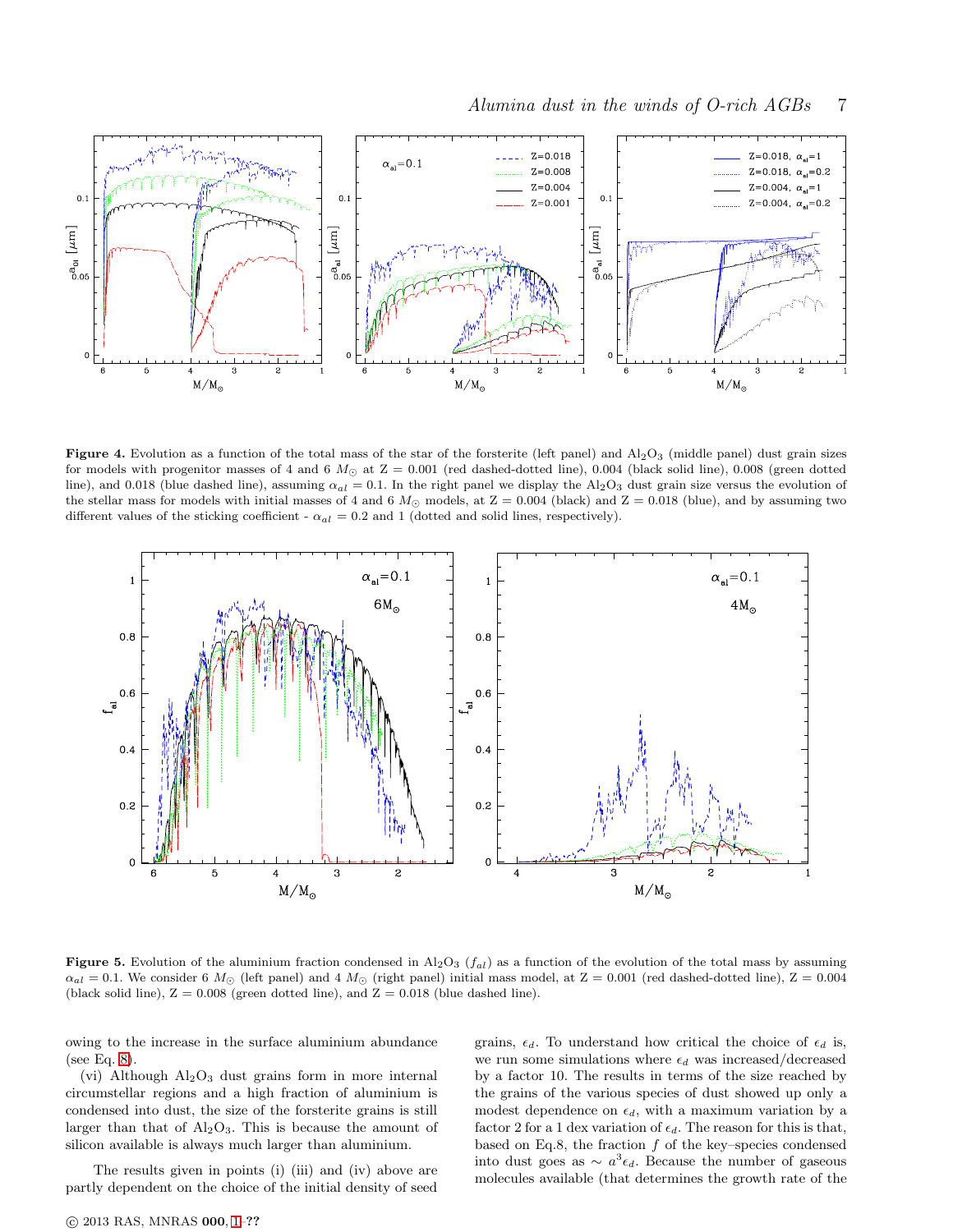# 8 Dell'Agli et al.

dust grains) depends critically on f,  $(n \sim (1 - f))$ , the effect of increasing/decreasing  $\epsilon_d$  is partly counterbalanced by the same decrease/increase in  $a^3$ . Note that a linear relation between  $\epsilon_d$  and Z was invoked to account for the larger availability of the seed nuclei in more metal-rich environments [\(Nanni et al. 2013](#page-11-40)). Based on the arguments given above, such a scaling relation would reduce the difference in the size of Mg-silicates and alumina dust grains formed around models of different metallicity and would leave the initial mass of the star as the dominant factor determining the dimension of the particles formed.

# 4.2 The role of the sticking coefficient

Given the poor knowledge of the  $Al_2O_3$  sticking coefficient  $(\alpha_{al})$  we discuss how the results presented in the previous sections depend on the choice of  $\alpha_{al}$ , by exploring different values until  $\alpha_{al}=1$ .

We focus on the  $4{\rm M}_{\odot}$  and  $6{\rm M}_{\odot}$  models of metallicity  $Z = 4 \times 10^{-3}$  and  $Z = 0.018$ . The evolution of the Al<sub>2</sub>O<sub>3</sub> dust grain sizes obtained when using  $\alpha_{al} = 0.2$  and  $\alpha_{al} = 1$ are shown in the right panel of Figure [4,](#page-6-0) while the corresponding evolution of the fraction of aluminium condensed into  $Al_2O_3$  is displayed in Figure [6.](#page-8-0)

As expected, adopting a larger  $\alpha_{al}$  increases the Al<sub>2</sub>O<sub>3</sub> grain size. However, in the  $6M_{\odot}$  models of both metallicities  $a_{al}$  is almost independent of  $\alpha_{al}$ : this is because  $f_{al}$  attains very large values, close to unity, even for  $\alpha_{al} = 0.1$  (see left panel of Figure [5\)](#page-6-1). Under these conditions, a further increase in  $\alpha_{al}$  hardly leads to a further growth of the  $Al_2O_3$  particles, which would be possible only if a considerable increase in the surface Al occurred.

Lower mass models behave somewhat differently. Unlike their more massive counterparts, for both the cases  $Z =$  $4 \times 10^{-3}$  and  $Z = 0.018$  we note a higher sensitivity to  $\alpha_{al}$ . This stems from the fact that the saturation conditions are never reached, with  $f_{al}$  evolving below ~ 0.5 for  $\alpha_{al}$  = 0.1 (see right panel of Figure [5\)](#page-6-1). Indeed, the right panel of Figure [6](#page-8-0) shows that saturation in the  $4M_{\odot}$  case is only reached for  $\alpha_{al} = 1$ . Note that for this mass, the maximum size reached by the Al<sub>2</sub>O<sub>3</sub> grains - in the  $\alpha_{al} = 1$  case for the two metallicities mentioned above - is  $a_{al} \sim 0.075 \mu m$ , which adds more robustness to the conclusions given in the previous subsection.

In case of an extremely small value of  $\alpha_{al} (= 0.01)$  the growth of  $Al_2O_3$  grains is severely inhibited. In the most massive models, suffering the strongest HBB, this would reflect in a decrease in the size of  $\text{Al}_2\text{O}_3$  particles by a factor  $\sim$  2 − 3. In the M-stars of smaller mass, such a small  $\alpha_{al}$  would strongly suppress the formation of Al<sub>2</sub>O<sub>3</sub>, whose grains would hardly exceed nanometer size dimensions.

#### 4.3  $\mathrm{Al}_2\mathrm{O}_3$  mass production

The overall mass production of alumina dust is calculated by means of equation [9.](#page-2-4) In the left panel of Figure [7,](#page-9-0) we show the total mass of  $\text{Al}_2\text{O}_3$  produced  $(M_{al})$  during the whole AGB phase for different metallicities as a function of the initial mass of the star  $(M)$ , assuming  $\alpha_{al} = 0.1$ .

The largest amount of alumina dust is produced by solar metallicity AGBs.  $M_{al}$  is strongly dependent on  $M$ , ranging from  $10^{-5}M_{\odot}$  for  $M = 3M_{\odot}$ , to  $10^{-3}M_{\odot}$  for  $M = 7M_{\odot}$ . This trend with the mass of the star is found also for the other metallicities;  $M_{al}$  scales approximately linearly with Z.

To have an idea of the uncertainties associated with the choice of the sticking coefficient, we compare the results obtained with  $\alpha_{al} = 0.1$  with those for  $\alpha_{al} = 1$  (right panel of Fig. [7\)](#page-9-0). In the latter case, the trend of  $M_{al}$  with the stellar mass is much flatter. This is because the saturation conditions are reached even for the lowest mass models experiencing HBB. In this case, the mass of alumina dust produced becomes practically independent of M, and scales approximately linearly with metallicity.

The comparison with the results by [Ventura et al.](#page-11-9)  $(2012a,b)$  $(2012a,b)$  $(2012a,b)$ , where formation of  $Al_2O_3$  was not considered, allows to quantify the effects on the amount of Mg-silicates formed.

The total mass of dust produced,  $M_d$ , increases when the formation of  $Al_2O_3$  is taken into account. For the more massive AGBs,  $M_d$  increases by  $\sim 6-7\%$ , while the amount of Mg-silicates formed,  $M_{\rm sil}$ , decreases by  $\sim$  5%. For stars of lower mass no meaningful differences are found among the two cases, owing to the small quantities of alumina dust formed.

The differences introduced by considering the formation of Al<sub>2</sub>O<sub>3</sub> are larger in the case  $\alpha_{al} = 1$ , because the condensation process is more efficient. In the massive AGBs domain the difference is purely quantitative, the total mass formed being increased by  $\sim 15\%$ . Unlike the standard case, for  $M \sim 3-4M_{\odot}$ , ~ 20% of dust is under the form of Al<sub>2</sub>O<sub>3</sub>: neglecting the formation of alumina dust would underestimate considerably the overall amount of dust formed.

The reliability of the results obtained in terms of mass of dust  $M_d$  produced is partly affected by the intrinsic indetermination in the choice of the density of seed particles,  $\epsilon_d$ . However, as found for the dimension reached by the grains of the various species, the sensitivity of  $M_d$  on  $\epsilon_d$  is modest, with a total variation below  $\sim 50\%$  for a variation of  $\epsilon_d$  of one order of magnitude (see eq.9 and the discussion at the end of section 4.1.

Very recently, [Nanni et al. \(2013](#page-11-40)) presented models of dust formation around AGB stars, including also  $Al_2O_3$  production, at three metallicities  $(Z = 0.001, 0.008, \text{ and } 0.02)$ and assuming  $\alpha_{al} = 1$ . Their models show no Al<sub>2</sub>O<sub>3</sub> production at the lowest metallicity of 0.001 and for progenitor masses below 5  $M_{\odot}$  at higher metallicity (see right panel of Figure [7\)](#page-9-0). This is in contrast with our models where we find, at least for the more massive (  $> 5$  M<sub> $\odot$ </sub>) stars, that a significant amount of  $Al_2O_3$  is also formed at very low metallicity  $(Z = 0.001)$ . This difference is mainly due to the different treatment of convection in the stellar evolution model. As we have mentioned above, the FST description of convection used in our models implies strong HBB conditions, which are not found in the [Nanni et al. \(2013\)](#page-11-40) AGB models. At the higher metallicities,  $Z = 0.008$  and  $Z = 0.02$ , and for initial masses  $\geqslant$  5  ${\rm M}_{\odot},$  the Al2O<sub>3</sub> production found by [Nanni et al. \(2013](#page-11-40)) is comparable to ours. Much larger differences are seen for the lower masses ( $< 5 M_{\odot}$ ), in which the mass of Al<sub>2</sub>O<sub>3</sub> dust formed is always below  $10^{-4}$  M<sub>☉</sub> in the [Nanni et al. \(2013](#page-11-40)) models; on the contrary, our AGB models predict  $\text{Al}_2\text{O}_3$  production between  $10^{-4}$  and  $10^{-3}$ M⊙. This difference is again due to the much softer HBB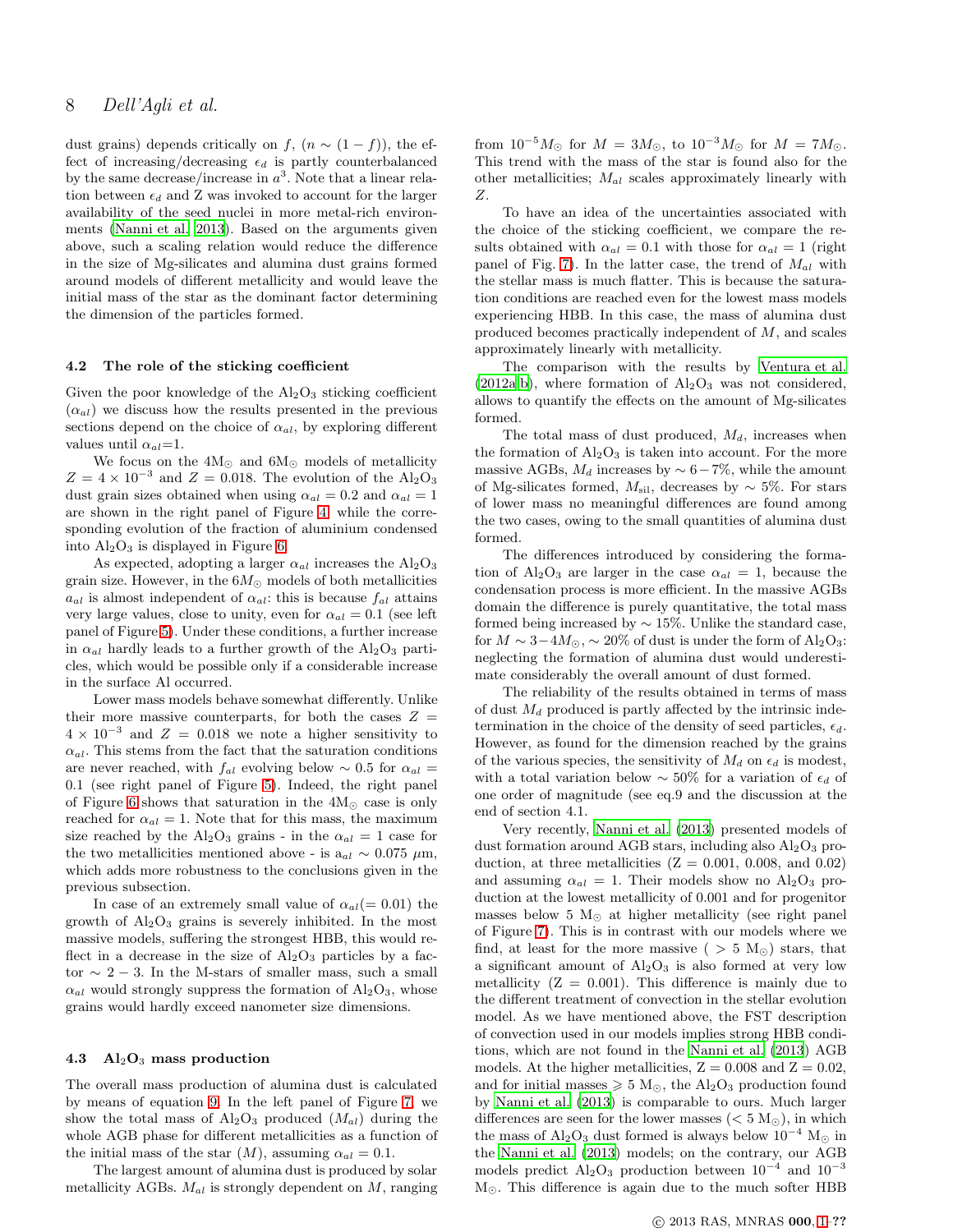

<span id="page-8-0"></span>Figure 6. Evolution of the aluminium fraction condensed in Al<sub>2</sub>O<sub>3</sub> ( $f_{al}$ ) as a function of the evolution of the total mass for 6 M<sub>☉</sub> (left panel) and 4  $M_{\odot}$  (right panel) initial mass model, at Z = 0.004 (black) and Z = 0.018 (blue). We explore  $\alpha_{al}$  = 0.2 (dotted line) and  $\alpha_{al} = 1$  (solid lines) for both cases.

experienced by the Nanni et al. (2013) AGB models, where the lower mass ( $< 5 M_{\odot}$ ) stars become C-rich, inhibiting the  $Al_2O_3$  production.

## 5 COMPARISON WITH OBSERVATIONS

## 5.1 Al depletion in HBB AGB stars: a further indicator of  $Al_2O_3$  dust production?

From the previous sections we know that formation of  $\text{Al}_2\text{O}_3$ grains is favored by HBB conditions. In addition, the production of alumina dust implies an important decrease in the abundance of gaseous aluminium in the AGB wind. An important consequence of the high aluminium fraction condensed in  $Al_2O_3$  that we find in our models (especially in the more massive AGB models) is that we predict gaseous Al to be underabundant in the more massive HBB AGB stars. Interestingly, [McSaveney et al. \(2007](#page-11-41)) found gaseous Al to be severely depleted (by almost one order of magnitude) in the HBB AGB star HV 2576 in the Large Magellanic Cloud  $(LMC)^3$  $(LMC)^3$ . The surface chemistry of HV 2576 shows the imprinting of HBB, with a surface carbon content ∼10 times smaller than expected, a small depletion of the surface oxygen, and a +0.8 dex increase in the nitrogen abundance. Because aluminium is not expected to undergo any destruction process in AGB stars (see left panel of Fig. [2\)](#page-4-0), we interpret the strong Al depletion observed in HV 2576 as a further indicator for the formation of  $Al_2O_3$  (which absorbs part of the gaseous aluminium available) in massive AGB stars.

Figure [8](#page-10-0) shows the variation of the surface abundances of the CNO elements and of aluminium in models with metallicity Z=0.008 (appropriate for the LMC) and initial masses of 4, 5, and 6  $M<sub>©</sub>$  In the determination of the Al mass fraction, we subtract the amount of aluminium that is used to form  $Al_2O_3$ . The thin horizontal lines in Figure [8](#page-10-0) indicate the upper and lower value of the abundances observed in HV 2576. We note the signature of HBB in the three AGB models, with the depletion of the surface carbon in favour of nitrogen, together with a small reduction of the surface oxygen.

The analysis of the predicted carbon and nitrogen abundances are of little help in selecting the progenitor mass (and evolutionary status) of HV 2576; all models achieve the CN cycle in the external envelope, with the consequent destruction of the surface carbon by ∼1 dex and the increase in the nitrogen content, both of them well within the observed range. The comparison between the observed and predicted oxygen abundances can be used only to rule out the possibility that HV 2576 is a massive AGB at the latest evolutionary stage. Contrary to the CNO elements, the aluminium content shows a greater variation with the initial stellar mass and the evolutionary status on the AGB. The extremely low gaseous Al abundance measured in HV 2576 demands a considerable production of alumina dust, which is only achieved for the 6  $M_{\odot}$  model in the evolutionary phase of maximum  $Al_2O_3$  production (i.e., well before the tip of the AGB). Thus, the Al abundance in HBB AGB stars turns out to be a good possible indicator of the progenitor mass and evolutionary status on the AGB.

The possible use of the Al content as a mass and/or evolutionary stage indicator in HBB AGB stars should be investigated in the future; e.g., the Al abundances could be

<span id="page-8-1"></span><sup>3</sup> Note that, to date, Al abundances have not been obtained in solar metallicity massive AGB stars.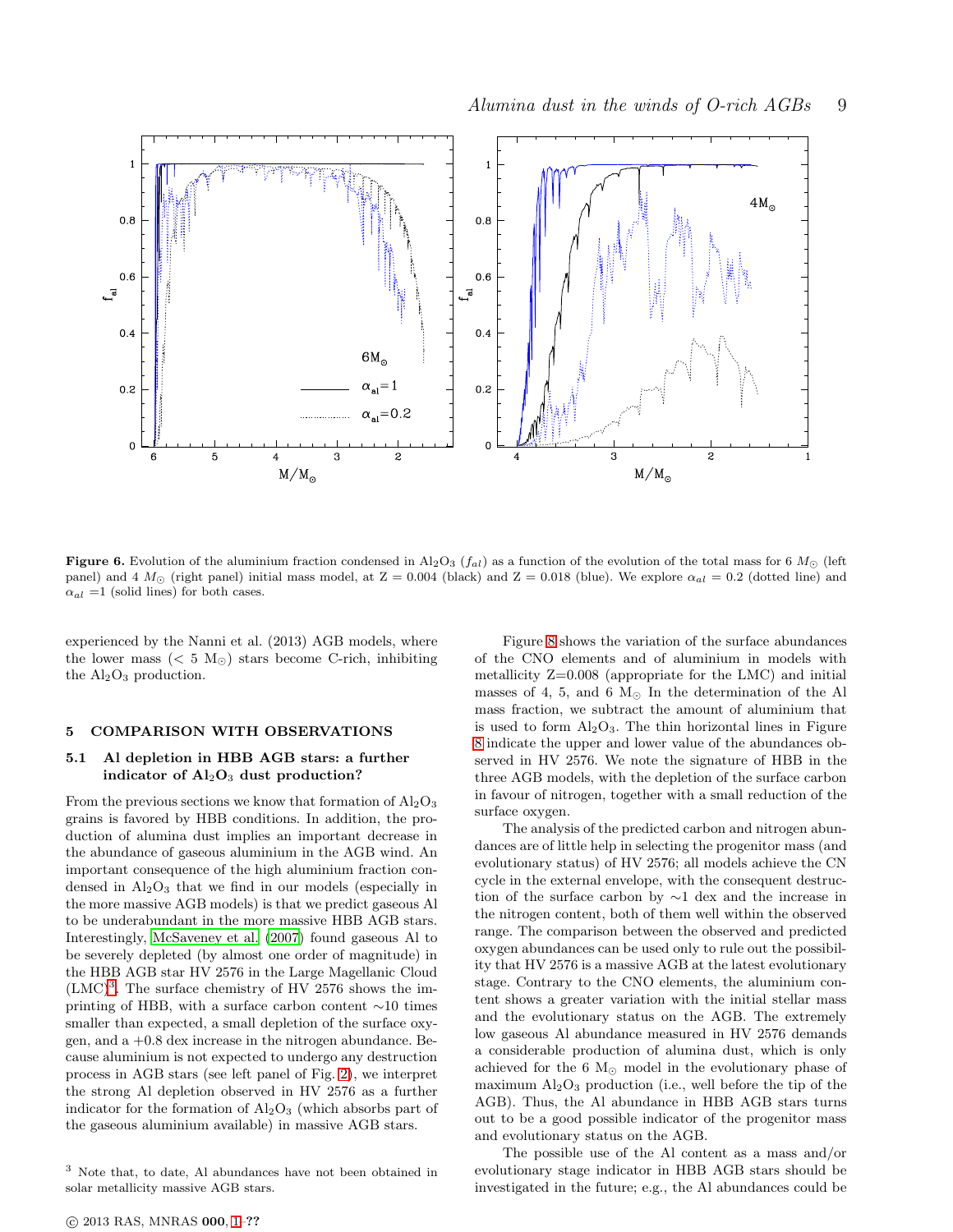

<span id="page-9-0"></span>Figure 7. Alumina dust mass produced during the entire AGB phase as a function of the initial stellar mass at  $Z = 0.001$  (red open squares), 0.004 (black open circles), 0.008 (green open triangles), and 0.018 (blue open pentagons). In the left panel, we show results obtained by assuming  $\alpha_{al} = 0.1$  (solid line), while in the right panel  $\alpha_{al}$  is 1 (dashed line). In the right panel, we also report results from Nanni et al. 2013, which consider  $\alpha_{al}=1$  at Z=0.008 (magenta cross) and Z=0.02 (magenta star)

measured in well known HBB AGB stars at different metallicities. Such direct comparisons of observed abundances and theoretical predictions will become more reliable once we completely understand the dust formation process and/or we know the  $Al_2O_3$  sticking coefficient. However, from our comparison with HV 2576, it is clear how the theoretical description of the AGB phase, and particularly of the HBB phenomenon, can potentially benefit from the understanding of the  $Al_2O_3$  dust formation process in stars experiencing HBB.

# 5.2 The  $Al_2O_3$  dust condensation zone in Galactic O-rich AGB stars

A valuable test for our description of the alumina dust formation process in O-rich AGB stars is the comparison of our results with the recent findings by [Karovicova et al. \(2013](#page-11-42)). These authors have recently analyzed a small sample of three Galactic (i.e., solar metallicity) O-rich AGB stars (S Ori, R Cnc, and GX Mon) by means of spatially and spectrally resolved mid-infrared interferometric observations. Two stars (S Ori and R Cnc) in their sample are dominated by  $Al_2O_3$ dust and the third one (GX Mon) displays a mix of  $Al_2O_3$ and Mg-silicates. Indeed, their observations indicate that the inner radii of the  $Al_2O_3$  shell for the three stars is located at a radial distance from the center of the star of  $\sim 2 \text{ R}$  (where R<sub>\*</sub> is the stellar radius), while Mg-silicates are formed at larger radial distances. Taking into account all possible observational errors (e.g., the distances to these Galactic sources are very uncertain) as well as the uncertainties in the theoretical modelling (mass loss, sticking coefficient, etc.), these interferometric observations are in very good agreement (especially for  $Al_2O_3$ ) with our model predictions for solar metallicity AGB stars (see Figure [3\)](#page-5-0).

Indeed, in our AGB wind models, the region where  $Al_2O_3$  forms gets closer the stellar surface as the AGB evolution proceeds. This is due to the decreasing trend of the effective temperature, which is rather similar for models of different progenitor mass. Independently of the initial mass, we find that Al<sub>2</sub>O<sub>3</sub> formation initially begins at  $\sim$ 2.5 R<sub>∗</sub>, decreasing down to  $\sim$ 1.5 R<sub>∗</sub> towards the end of the AGB phase. Unfortunately, our predicted radii for the  $\text{Al}_2\text{O}_3$  dust condensation zone cannot be used to constrain the exact mass (and evolutionary status) of O-rich AGB stars but the observations (∼2 R∗) by [Karovicova et al. \(2013](#page-11-42)) lie just between our predicted range of  $\sim$ 1.5-2.5 R<sub>∗</sub> for the Al<sub>2</sub>O<sub>3</sub> region and seem to support the reliability of our dust formation description.

Furthermore, [Karovicova et al. \(2013\)](#page-11-42) found that the optical depth in the V-band for their sample stars is in the range  $\tau_V \sim 1.3$  - 2. This fact could rule out the possibility of these stars being AGB stars with initial mass above 5  $M_{\odot}$ , because in our high-mass models the optical depth attains values  $\tau_V > 4$  during the whole thermally pulsing phase.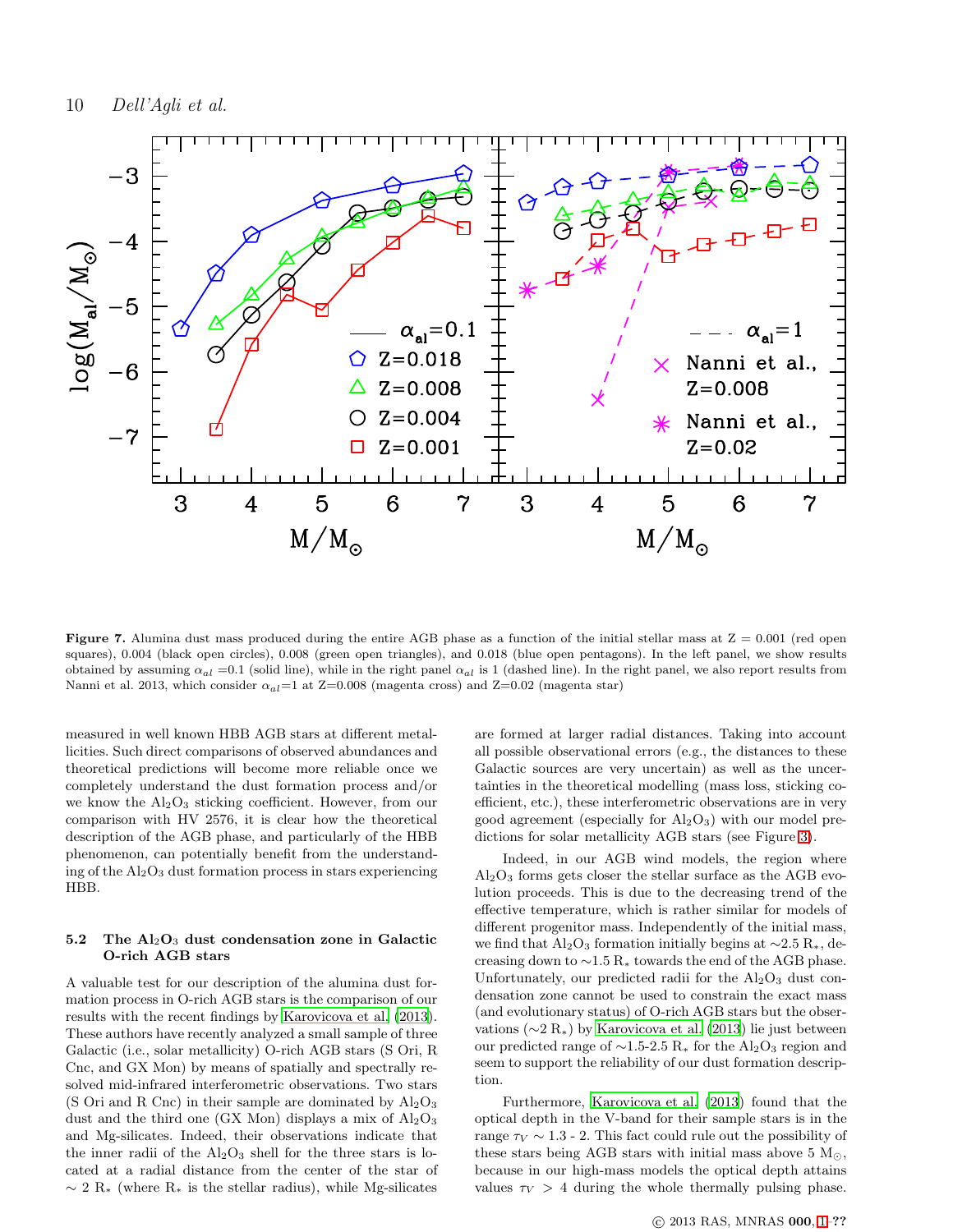

<span id="page-10-0"></span>Figure 8. The variation with time (counted from the beginning of the AGB phase) of the surface abundances of carbon (topleft panel), nitrogen (bottom-left panel), oxygen (top-right panel) and aluminium (bottom-right panel) of stars with initial mass of 4 (blue dashed line), 5 (red dotted line), and 6  $\rm M_{\odot}$  (black solid line). The surface aluminium shown takes into account the amount of gaseous Al condensed into  $\text{Al}_2\text{O}_3$  grains. The thin horizontal lines mark the limits of the abundances observed in the metal-poor HBB AGB star HV 2576 [\(McSaveney et al. 2007\)](#page-11-41).

However, these stars could be the descendants of stars with initial mass between 4 and 5 solar masses; lower mass models achieve only a modest (if any) production of alumina dust, whereas stars more massive than  $\sim$  5 M<sub>☉</sub> evolve at optical depths much larger than observed by Karovicova et al. (2013). If the initial mass of the star is close to the lower limit of  $\sim$  4 M<sub>☉</sub> given above, we suggest that it is observed in an advanced AGB stage, e.g., after ∼10 - 20 thermal pulses because  $\tau_V$  is too small in the earlier AGB phases. Conversely, if the initial stellar mass is ∼ 5 M<sup>⊙</sup> , then we propose that the star is in the early AGB phase, because the optical depth becomes too large in more advanced evolutionary stages. Indeed, based on some observational properties (e.g., the characteristics of the maser emission, variability periods, infrared colors, etc.; see e.g., Garcia-Hernandez et al. 2006, 2007a), one could argue that GX Mon is more evolved and/or more massive than S Ori and R Cnc.

## 6 CONCLUSIONS

We investigate the production of alumina dust  $(Al_2O_3)$  in the circumstellar envelopes of O-rich AGB stars. We focused on those AGB stars experiencing HBB, with masses  $M \geq$ 3 $M_{\odot}$ . The range of metallicities examined is 10<sup>-3</sup> ≤ Z ≤ 0.018; lower metallicity stars are not expected to produce Al2O<sup>3</sup> due to the extremely low Al abundance.

 $Al<sub>2</sub>O<sub>3</sub>$  is the most stable oxygen-bearing dust species and its condensation process begins at temperatures T ∼ 1500 K, which is considerably larger than that for Mg-

# Alumina dust in the winds of O-rich AGBs 11

silicates (T  $\sim$  1100 K) and iron (T  $\sim$  1000 K). Thus, alumina dust grains form very close to the surface of the star, at radial distances from the stellar centre ranging from  $\sim 2 \text{ R}$ <sup>\*</sup> (for solar metallicity models) to  $\sim 4 \text{ R}$ <sup>\*</sup> (for  $Z = 10^{-3}$ ). This result finds a robust confirmation in the recent interferometric observations of Galactic (i.e., solar metallicity) O-rich AGB stars by [Karovicova et al. \(2013](#page-11-42)).

The amount of  $Al_2O_3$  formed scales almost linearly with the metallicity, owing to the larger surface abundances of aluminium in the higher metallicity models. The maximum production of alumina dust occurs in massive AGBs at solar metallicity, with a total Al<sub>2</sub>O<sub>3</sub> mass of  $\sim 10^{-3} M_{\odot}$ . This sets an upper limit to the mass of  $Al_2O_3$  that can be formed around AGB stars - in the higher metallicity models the  $Al<sub>2</sub>O<sub>3</sub>$  formation process is so efficient that all the gaseous Al is absorbed and there is no possibility for further condensation. The  $\text{Al}_2\text{O}_3$  grain size decreases with decreasing metallicity and progenitor mass. The maximum  $Al_2O_3$  dust grain size of  $\sim$ 0.075 µm (at solar metallicity) is considered as an upper limit to size of the alumina dust grains that can be formed around AGB stars.

The formation of alumina dust turns out to be extremely sensitive to the initial mass of the star. Models with  $M < 5M_{\odot}$  experience soft HBB, and thus the condensation of gaseous Al-based molecules is less efficient. The masses of the Al<sub>2</sub>O<sub>3</sub> dust formed around AGB stars of  $\sim$  3 − 4 $M_{\odot}$  is  $\sim 100$  times smaller than that for their more massive counterparts.

The amount of gaseous Al available at the stellar surface severely decreases when alumina dust forms. Remarkably, this is consistent with the strong Al depletion seen in the low-metallicity HBB AGB star HV 2576. We suggest that the measurement of the Al abundances in HBB AGB stars could be potentially used as a proxy of the strength of HBB experienced by the star (e.g., stellar mass and evolutionary status).

Our conclusions - particularly for the predicted trend of the  $Al_2O_3$  formed versus the initial stellar mass - are partly affected by the specific value of the sticking coefficient  $(\alpha_{al}=0.1,$  assumed to be similar to that of Mg-silicates), which gives the efficiency of the condensation process. For  $\alpha_{al}$  values closer to unity, the Al<sub>2</sub>O<sub>3</sub> formation as a function of the progenitor mass would be much flatter because the saturation conditions would occur even for  $\sim 3-4M_{\odot}$  AGB stars.

# ACKNOWLEDGMENTS

The authors are indebted to the referee, Aki Takigawa, for the careful reading of the manuscript and for the detailed and relevant comments, that helped to increase the quality of this work. D.A.G.H. acknowledges support provided by the Spanish Ministry of Economy and Competitiveness under grants AYA−2011−27754 and AYA−2011−29060. P.V. was supported by PRIN MIUR 2011 "The Chemical and Dynamical Evolution of the Milk Way and Local Group Galaxies" (PI: F. Matteucci), prot. 2010LY5N2T. R.S. acknowledges funding from the European Research Council under the European Union's Seventh Framework Programme (FP/2007-2013) / ERC Grant Agreement n. 306476.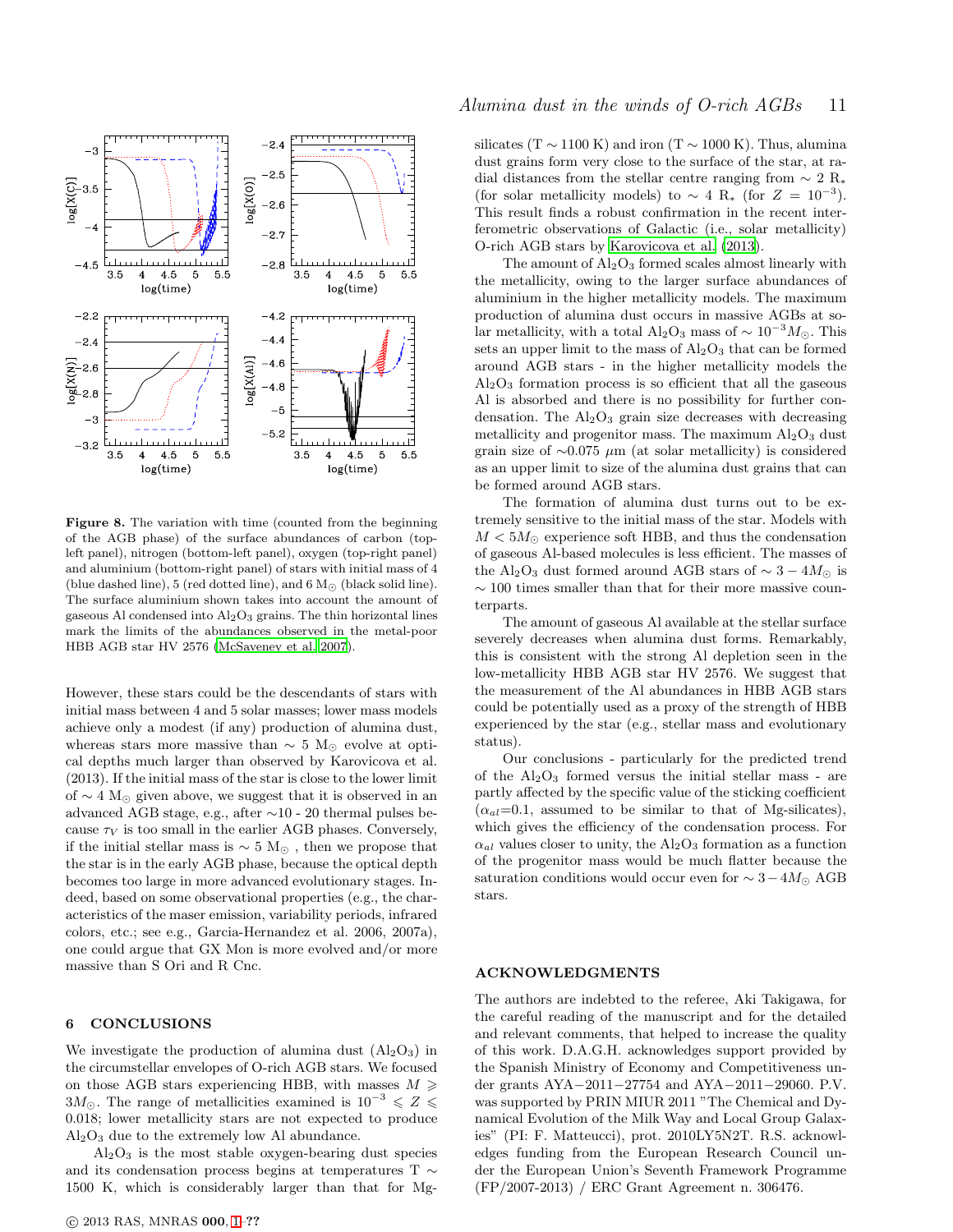# REFERENCES

- <span id="page-11-34"></span>Begemann B., Dorschner J., Henning Th., Mutschke H., Guertler J., Koempe C., Nass R., 1997,Apj, 476, 199
- Bell K.R., Lin D.N.C., 1994, ApJ, 427, 987
- <span id="page-11-29"></span>Blöcker T., 1995, A&A, 297, 727
- Blöcker T., Schöenberner D., 1991, A&A, 244, L43
- <span id="page-11-21"></span>Blommaert J. A. D. L., Groenewegen M. A. T., Okumura K., Ganesh S., Omont A., Cami J., Glass I. S., Habing H. J., Schultheis M., Simon G., van Loon J. Th., 2006, A&A, 460, 555
- <span id="page-11-26"></span>Canuto V.M.C., Mazzitelli I., 1991, ApJ, 370, 295
- Cherchneff, I., & Cau, P. 1999, in Proc. IAU Symp. 191, Asymptotic Giant Branch Stars, ed. T. Le Bertre, A. Lebre, & C. Waelkens (San Francisco, CA:ASP), p. 251
- Choi B., Huss G. R., Wasserburg G. J., Gallino R., 1998, Science, 282, 1284
- <span id="page-11-15"></span>DePew K., Speck A., Dijkstra C., 2006, Apj, 640, 971
- <span id="page-11-39"></span>Di Criscienzo M., Dell'Agli F., Ventura P., Schneider R., Valiante R., La Franca F., Rossi C., Gallerani S., Maiolino
- R., 2013, MNRAS, 433, 313
- <span id="page-11-1"></span>Ferrarotti A.D., Gail H.P., 2001, A&A, 371, 133
- <span id="page-11-2"></span>Ferrarotti A.D., Gail H.P., 2002, A&A, 382, 256
- <span id="page-11-3"></span>Ferrarotti A.D., Gail H.P., 2006, A&A, 553, 576
- Gail H.P., Sedlmayr E., 1985, A&A, 148, 183
- <span id="page-11-23"></span>Gail H.P., Sedlmayr E., 1998, Faraday Discussions, 109, 303
- Gail H.P., Sedlmayr E., 1999, A&A, 347, 594
- Gall C., Hjorth J., Andersen A. C., 2011, A&ARv, 19, 43
- García-Hernández D. A., García-Lario, P., Plez, B. et al. 2006, Science, 314, 1751
- García-Hernández D. A., García-Lario, P., Plez, B. et al. 2007a, A&A, 462, 711
- García-Hernández D. A., Perea-Calderón, J. V., Bobrowsky, M., García-Lario, P. 2007b, ApJ, 666, L33
- García-Hernández D. A., García-Lario, P., Plez, B. et al. 2009, ApJ, 705, L31
- <span id="page-11-28"></span>García-Hernández, D. A., Zamora, O., Yagüe, A. et al. 2013, A&A, 555, L3
- <span id="page-11-5"></span>Gomez H. L. et al., 2012, MNRAS, 420, 3557
- <span id="page-11-30"></span>Grevesse N., Sauval A.J, 1998, SSrv, 85, 161
- <span id="page-11-0"></span>Herwig F., 2005, AR&A, 43, 435
- Hutcheon I. D., Huss G. R., Fahey A. J., Wasserburg G. J., ApJL, 425, 97
- <span id="page-11-18"></span>Jones O. C., Kemper F., Srinivasan S., McDonald I., Sloan G. C., Zijlstra A. A., 2014, [arXiv:1402.2485](http://arxiv.org/abs/1402.2485)
- <span id="page-11-42"></span>Karovicova, I., Wittkowski, M., Ohnaka, K. et al. 2013, A&A (in press; [arXiv:1310.1924\)](http://arxiv.org/abs/1310.1924)
- <span id="page-11-31"></span>Knapp G. R., 1985, ApJ, 293, 273
- <span id="page-11-33"></span>Koike C., Kaito C., Yamamoto T., Shibai H., Kimura S., Suto H., 1995, Icarus, 114, 203
- <span id="page-11-35"></span>Levin V., Brandon M., 1998, J.Am.Ceram.Soc., 81, 1995
- Lugaro M., Doherty C. L., Karakas A. I., Maddison S. T., Liffman K., García-Hernández D. A., Siess L., Lattanzio J. C., 2012, M&PS, 47, 1998
- Lorenz-Martins, S., & Pompeia, L. 2000, MNRAS, 315, 856
- <span id="page-11-41"></span>McSaveney, J. A., Wood, P. R., Scholz, M. et al. 2007, MNRAS, 378, 1089
- Maldoni, M. M., Ireland, T. R., Smith, R. G., Robinson, G. 2005, MNRAS, 362, 782
- <span id="page-11-4"></span>Matsuura M., Dwek E., Meixner M., et al. 2011, Science, 333, 1258
- Mazzitelli I., D'Antona F., & Ventura P. 1999, A&A, 348, 846
- Nanni A., Bressan A., Marigo P., Girardi L. 2013, MNRAS, 434, 2390
- <span id="page-11-40"></span>Nittler L. R., Alexander C. M. O, Gallino R., Hoppe P., Nguyen A. N., Stadermann F. J., Zinner E. K., 2008, ApJ, 682, 1450
- <span id="page-11-20"></span>Norris, B. R. M., Tuthill P. G., Ireland M. J. et al. 2012, Nature, 484, 220
- <span id="page-11-13"></span>Kerschbaum F., Mutschke H., Fabian D., Dorschner J., Hron J., 1999, A&A, 352, 609
- Renzini A., Voli M., 1981, A&A, 94, 175
- <span id="page-11-7"></span>Schwarzschild M., Harm R., 1965, ApJ, 142, 855
- <span id="page-11-8"></span>Schwarzschild M., Harm R., 1967, ApJ, 145, 496
- <span id="page-11-22"></span>Sedlmayr E., 1989, Interstellar Dust: Proceedings of the 135th Symposium of the International Astronomical Union, held in Santa Clara, California, 26-30 July 1988. Edited by Louis J. Allamandola and A. G. G. M. Tielens. International Astronomical Union.
- <span id="page-11-32"></span>Sharp C. M., Huebner W. F., 1990, Astrophysical Journal Supplement Series, 72, 417
- <span id="page-11-14"></span>Sloan G. C., Kraemer Kathleen E., Goebel J. H., Price Stephan D., 2003, ApJ, 584, 493
- Sylvester, R. J., Kemper, F., Barlow, M. J. et al. 1999, A&A, 352, 587
- <span id="page-11-17"></span>Takigawa A., Tachibana S., Nagahara H., Ozawa K., 2009 ,40th Lunar and Planetary Science Conference, held March 23-27, 2009 in The Woodlands, Texas, id.1731
- <span id="page-11-36"></span>Takigawa A., Tachibana S., Nagahara H., Ozawa K., 2012 ,43rd Lunar and Planetary Science Conference, 2012, 1875
- Takigawa A., Tachibana S., Huss G. R., Nagashima K., Makide K., Krot A. N., Nagahara H., 2014, GCA, 124,309
- <span id="page-11-6"></span>Tenorio-Tagle, G., Silich, S., Martínez-Gonzíez, S. et al. 2013, ApJ, 778, 159
- Tielens, A. G. G. M., Waters, L. B. F. M., Molster, F. J., & Justtanont, K. 1998, Ap&SS, 255, 415
- Trigo-Rodríguez, J. M., García-Hernández, D. A., Lugaro, M. et al. 2009, M&PS, 44, 627
- Valiante R., Schneider R., Bianchi S., Andersen A., Anja C., 2009, MNRAS, 397, 1661
- <span id="page-11-38"></span>Ventura P., Carini R., D'Antona F., 2011, MNRAS, 415, 3865
- <span id="page-11-37"></span>Ventura P., Di criscienzo M., Carini R., D'Antona F., 2013, MNRAS, 431, 3642
- <span id="page-11-27"></span>Ventura P., D'Antona F., 2005, A&A, 341, 279
- <span id="page-11-25"></span>Ventura P., D'Antona F., 2009, A&A, 499, 835
- <span id="page-11-9"></span>Ventura P., Di Criscienzo M., Schneider R., Carini R., Valiante R., D'Antona F., Gallerani S., Maiolino R., Tornambé A., 2012a, MNRAS, 420, 1442
- <span id="page-11-10"></span>Ventura P., Di Criscienzo M., Schneider R., Carini R., Valiante R., D'Antona F., Gallerani S., Maiolino R., Tornambé A., 2012b, MNRAS, 424, 2345
- <span id="page-11-11"></span>Ventura P., DellAgli F., Di Criscienzo M., Schneider R., Rossi C., La Franca F., Gallerani S., Valiante R., 2014, [arXiv:1401.1332](http://arxiv.org/abs/1401.1332)
- <span id="page-11-24"></span>Ventura P., Zeppieri A., Mazzitelli I., D'Antona F., 1998, A&A, 334, 953
- <span id="page-11-12"></span>Wachter A., Winters J. M., SchrSchrderAder K. P., Sedlmayr E., 2008, A&A, 486, 497
- <span id="page-11-19"></span>Woitke P., 2006, A&A, 460, L9
- Yang X., , Chen, P., & He, J. 2004, A&A, 414, 1049
- <span id="page-11-16"></span>Yang X., 2008, New Astronomy, 13, 593